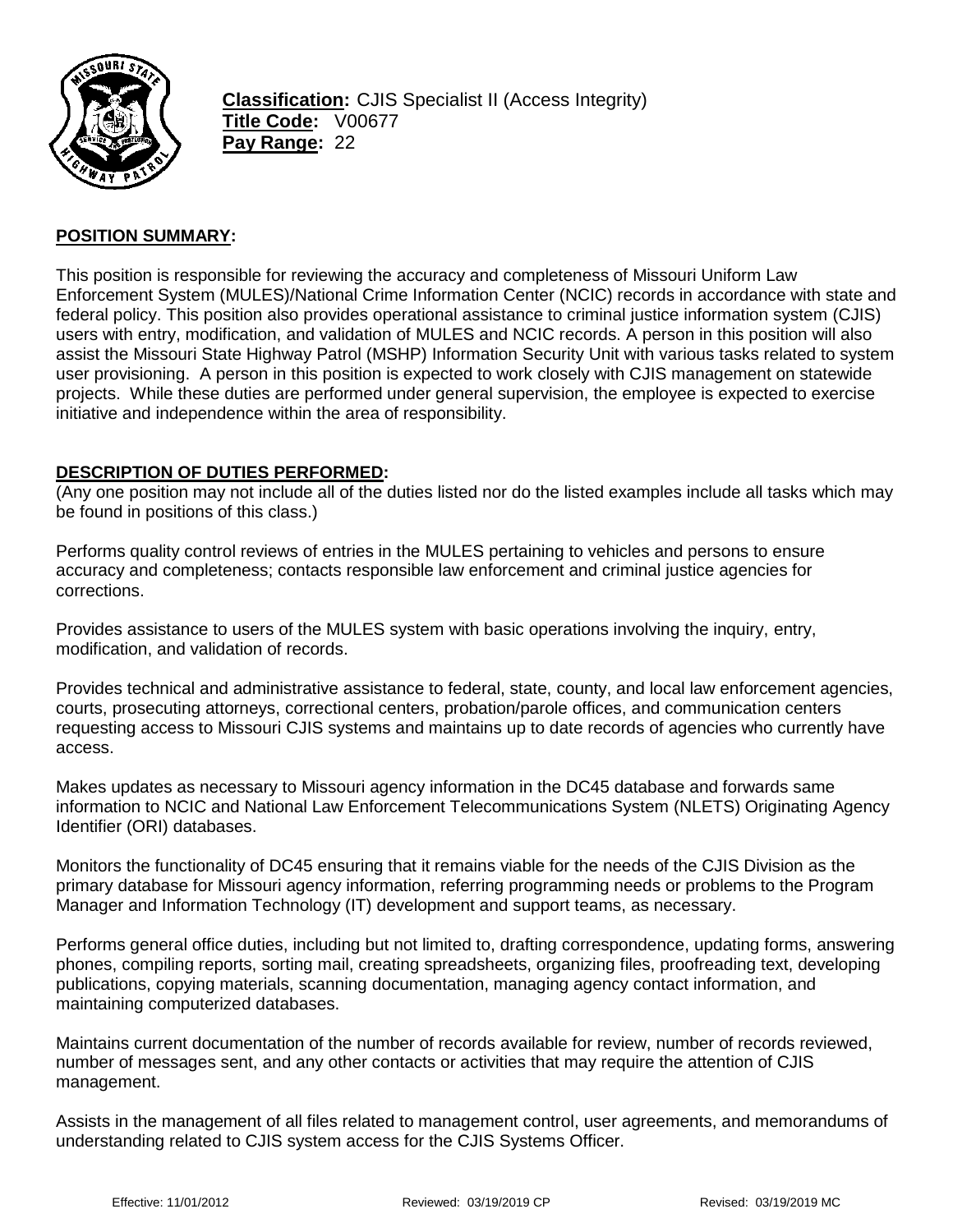# **Classification:** CJIS Specialist II (Access Integrity) **Title Code:** V00677 **Pay Range:** 22 **Page 2 Page 2 Page 2 Page 2 Page 2**

Assists CJIS Program Managers in compiling unit activity reports and totals as requested and maintaining supporting documentation.

Performs annual operator validation and biennial ORI validation; ensures that Missouri agency information held in NCIC and NLETS is current and accurate; performs limited MULES system testing.

Reviews and addresses trouble tickets submitted to the CJIS Call Center as able, forwarding issues as necessary to the training and auditing sections and CJIS Management.

Assists the Program Manager and Assistant Director in compiling statistical reports of unit activity for annual Divisional reports or as requested.

Reviews monthly progress of required record validations performed by Missouri agencies and makes notifications to agencies who have not completed those validations by the deadline set forth in CJIS policy; refers agency progress to training and auditing staff as necessary to assist in getting all agencies compliant.

Provides assistance and guidance to less experienced members of the Access Integrity Unit

Provides administrative support for annual CJIS Conference

Performs other related work as assigned.

### **REQUIRED KNOWLEDGE, SKILLS, AND ABILITIES:**

Comprehensive knowledge of the functions of the MULES system pertaining to the inquiry and entry of records.

Comprehensive knowledge of the operation of the National Crime Information Center (NCIC) system, the International Justice and Public Safety Network, NLETS, and their operational relationship to MULES.

Knowledge of federal and state statutes, regulations, policies and procedures pertaining to the collection, storage, and dissemination of criminal justice information.

Knowledge of the functions and relationships of criminal justice and law enforcement agencies.

Knowledge of Microsoft Office software including Word, Access, Excel, and PowerPoint.

Basic knowledge of information security policies pertaining to criminal justice agencies.

Ability to develop a higher understanding of CJIS security policies and standards; and MULES, NCIC, NLETS, and Missouri Department of Revenue systems.

Ability to review and analyze information for quality, completeness, and adherence to appropriate standards.

Ability to operate a personal computer to record statistical data and related reports, build spreadsheets, etc.

Ability to maintain accurate records, files, and documentation.

Ability to perform multiple tasks with varying deadlines while maintaining high quality work.

Ability to exercise judgment and discretion.